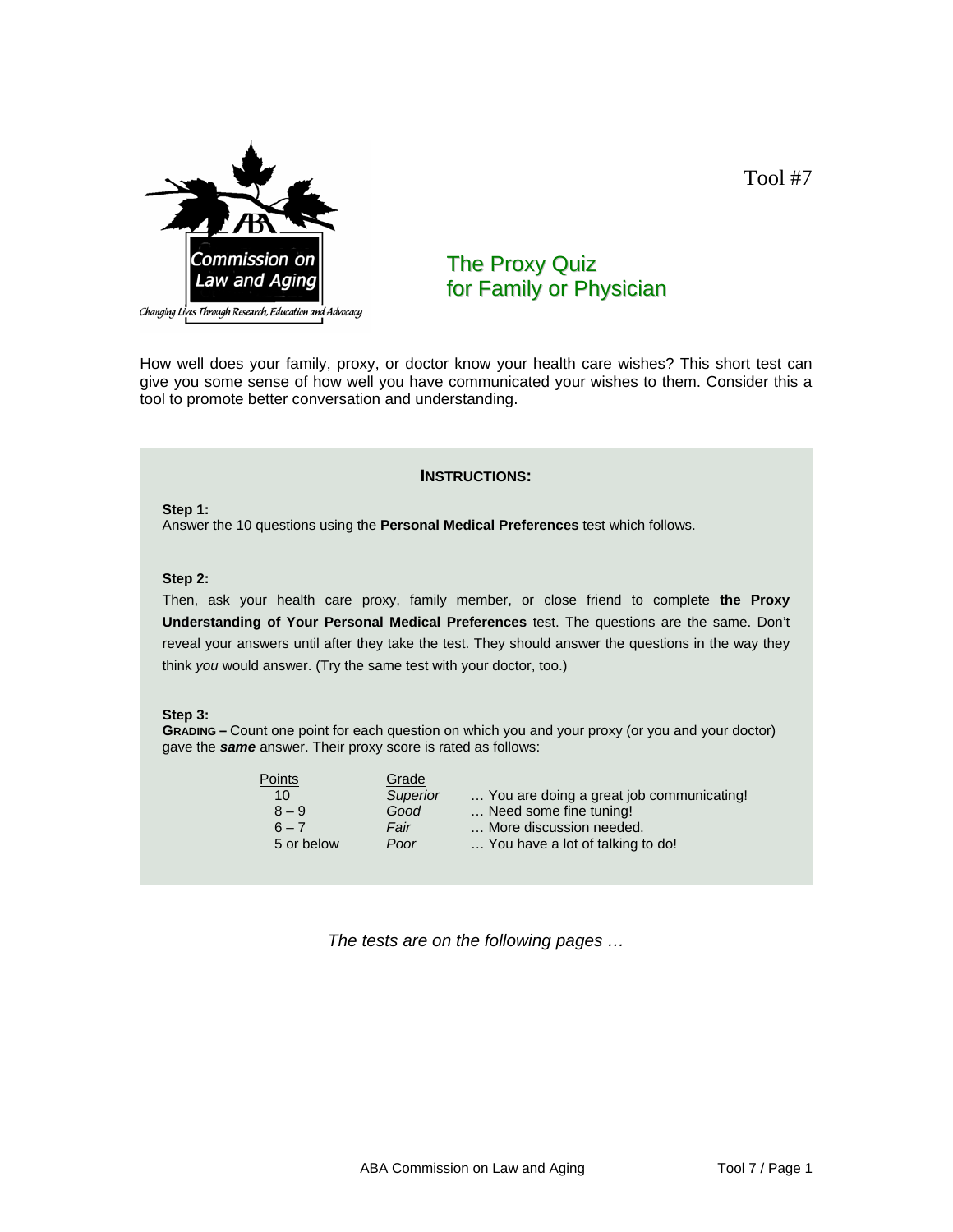The Proxy Quiz

# Step 1: Personal Medical Preferences

Complete this questionnaire by yourself.

- 1. Imagine that you had Alzheimer's disease and it had progressed to the point where you could not recognize or converse with your loved ones. When spoon-feeding was no longer possible, would you want to be fed by a tube into your stomach?
	- a. Yes
	- b. No
	- c. I am uncertain
- 2. Which of the following do you fear *most* near the end of life?
	- a. Being in pain
	- b. Losing the ability to think
	- c. Being a financial burden on loved ones
- 3. Imagine that…
	- You are now seriously ill, and doctors are recommending chemotherapy, and
	- This chemotherapy usually has very severe side effects, such as pain, nausea, vomiting, and weakness that could last for 2-3 months.

Would you be willing to endure the side effects if the chance of regaining your current health was less than 1 percent?

- a. Yes
- b. No
- c. I am uncertain
- 4. In the same scenario, suppose that your condition is clearly terminal, but the chemotherapy might give you 6 additional months of life. Would you want the chemotherapy even though it has severe side effects (frequent pain, nausea, vomiting, and weakness)?
	- a. Yes
	- b. No
	- c. I am uncertain
- 5. If you were terminally ill with a condition that caused much pain, would you want to be sedated, even to the point of unconsciousness, if it were necessary to control your pain?
	- a. Yes
	- b. No
	- c. I am uncertain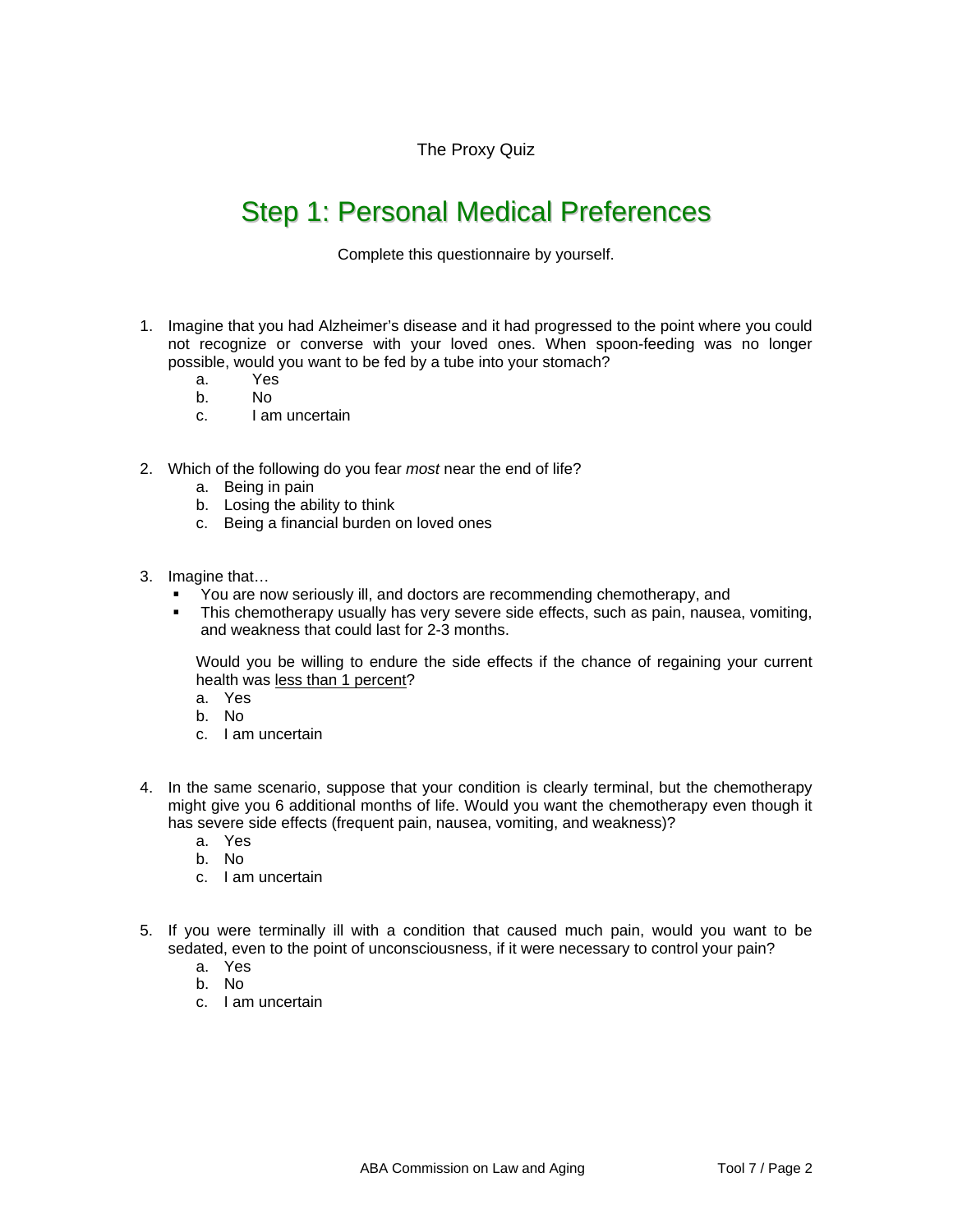- 6. Imagine that…
	- You have moderate dementia causing mental confusion. About half the time, you recognize and interact with friends and loved ones on a simple level.
	- You also have circulatory problems, which resulted in one leg being amputated because it developed gangrene. Now, the other leg develops gangrene and the doctor recommends amputation because the condition could be fatal.

Would you want the operation?

- a. Yes
- b. No
- c. I am uncertain
- 7. Is it more important for you to: (a) have your specific treatment preferences followed at the end of life even if family members or friends disagree, or (b) have family and friends all in agreement and comfortable with whatever decision is made?
	- a. Have specific preferences followed, even if there is disagreement
	- b. Have family and friends all in agreement
	- c. I am uncertain
- 8. Imagine that…
	- You are physically frail and you need help with most routine daily activities dressing, bathing, eating, and going to the toilet
	- **•** You live in a nursing home
	- Your mind is fairly clear and capable most of the time, and
	- You have had pneumonia or other lung infections four times in the last year. Each time you had to be hospitalized for several days and given antibiotics through an I-V tube.

The next time you get pneumonia, do you want aggressive antibiotic treatment again or just comfort care until death comes?

- a. Antibiotic treatment
- b. Comfort care only
- c. I am uncertain

9. Imagine that…

- You are in a permanent coma, and
- You are dependent on a tube inserted into your stomach for nutrition and hydration, for food and water.

Would it be important to you that decisions about your treatment be guided by particular religious beliefs or spiritual values that you hold?

- a. Yes
- b. No
- c. I am uncertain
- 10. If your heart, kidneys, pancreas, lungs, and liver could all be used in transplant operations to save lives, would you want to donate them at death?
	- a. Yes
	- b. No
	- c. I am uncertain

- END -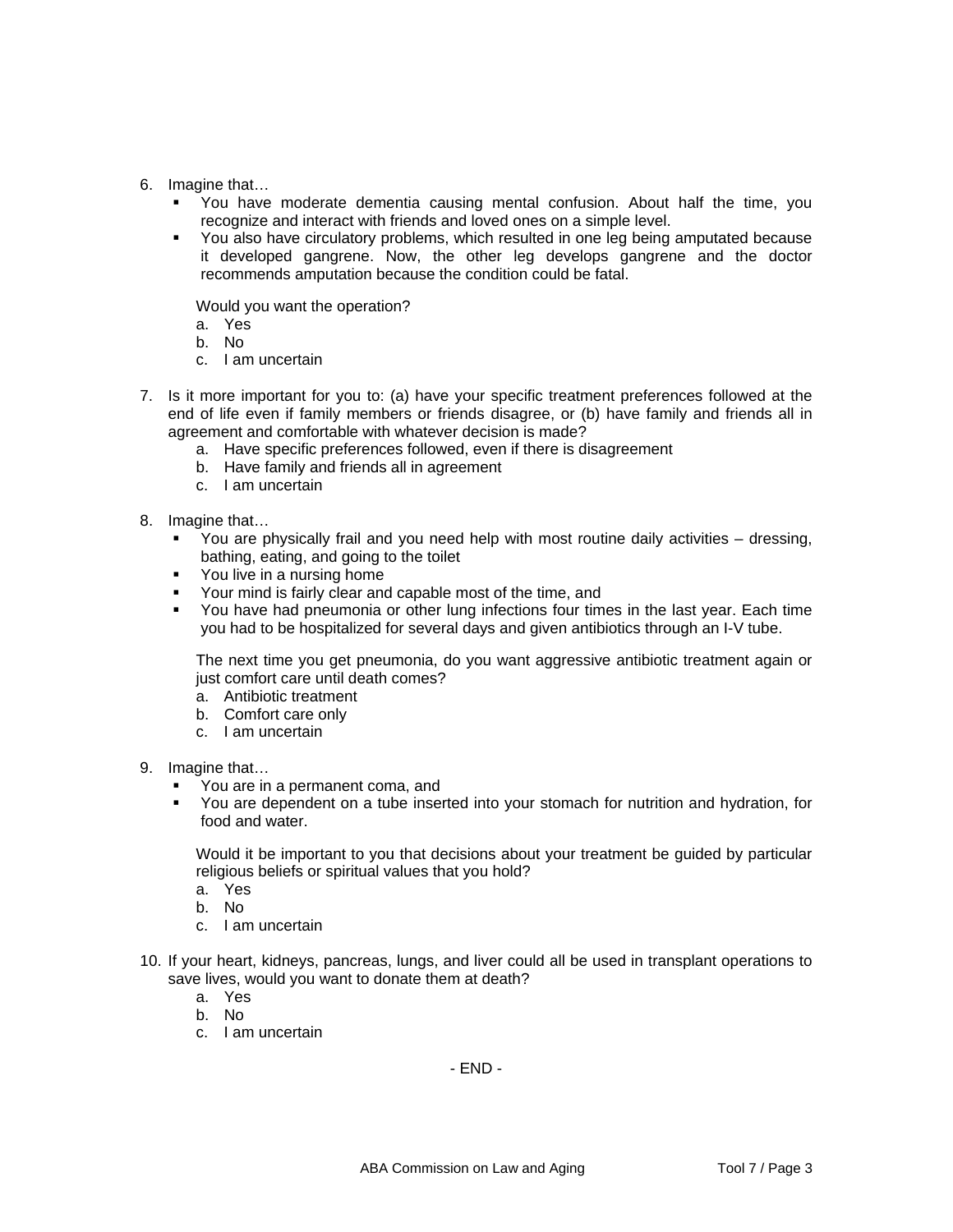### The Proxy Quiz

## Step 2: Proxy Understanding of Your Personal Medical Preferences

To be completed by your named health care proxy, family member, close friend, or physician.

**Instructions: Answer the following questions in the way you think** *"N"* **(Name : \_\_\_\_\_\_\_\_\_\_\_\_\_\_\_\_\_\_\_\_\_\_) would answer.** 

- 1. Imagine that *N* had Alzheimer's disease and had progressed to the point where he/she could not recognize or converse with loved ones. When spoon feeding was no longer possible, would he/she want to be fed by the insertion of a tube into the stomach?
	- a. Yes
	- b. No
	- c. *N* would be uncertain
- 2. Which of the following do you think *N* fears *most* near the end of life?
	- a. Being in pain
	- b. Losing the ability to think
	- c. Being a financial burden on loved ones
- 3. Imagine that *N* …
	- **EXEDENT** Is now seriously ill, and doctors are recommending chemotherapy, and
	- This chemotherapy usually has very severe side effects, such as pain, nausea, vomiting, and weakness that could last for 2-3 months.

Would *N* be willing to endure the side effects if the chance of regaining his/her current health was less than 1 percent?

- a. Yes
- b. No
- c. *N* would be uncertain
- 4. In the same scenario, suppose that his/her condition is clearly terminal, but the chemotherapy might give 6 additional months of life. Would *N* want the chemotherapy even though it has severe side effects (frequent pain, nausea, vomiting, and weakness)?
	- a. Yes
	- b. No
	- c. *N* would be uncertain
- 5. If *N* were terminally ill with a condition that caused much pain, would *N* want to be sedated, even to the point of unconsciousness, if it were necessary to control the pain?
	- a. Yes
	- b. No
	- c. *N* would be uncertain